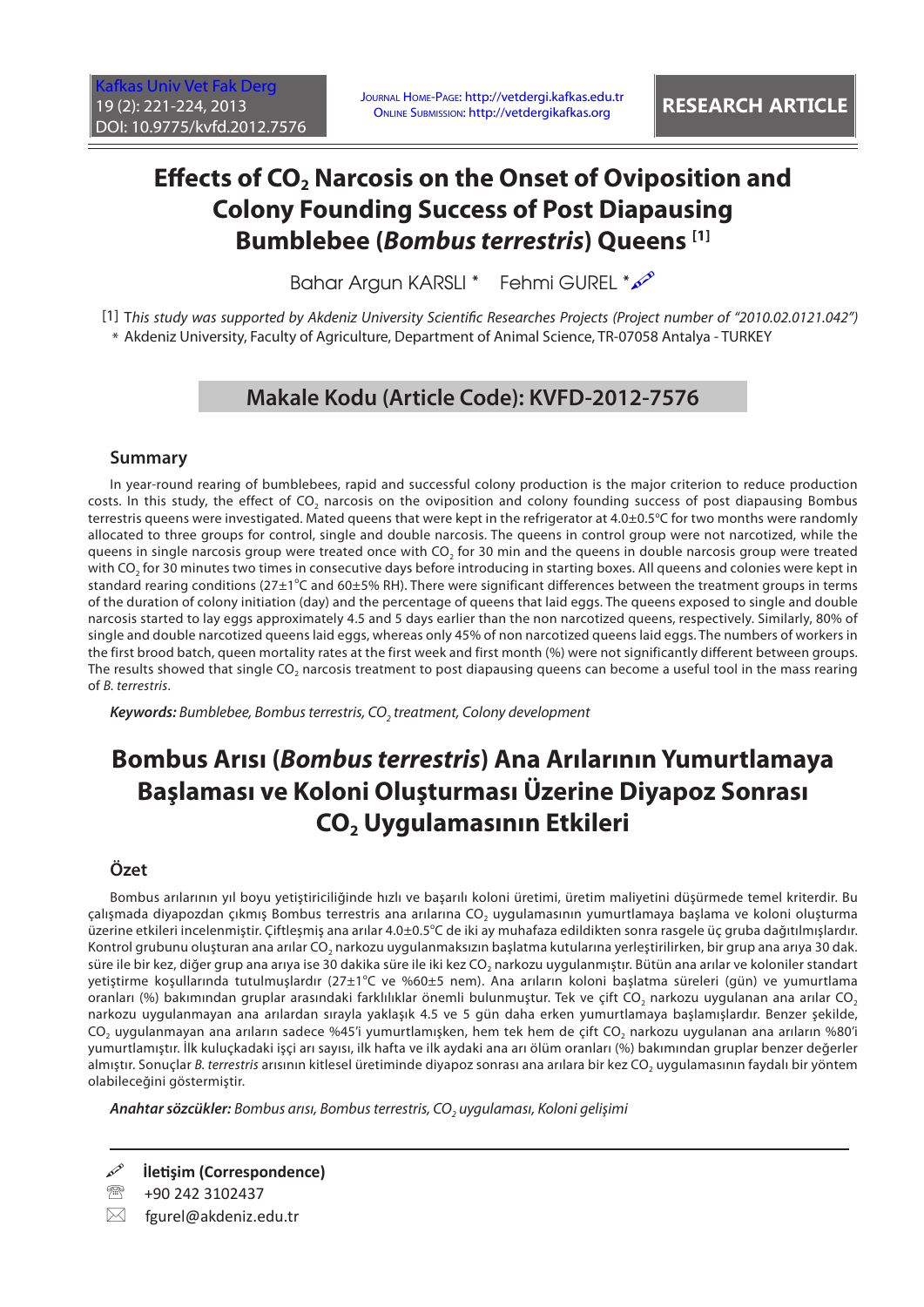## <span id="page-1-0"></span>**INTRODUCTION**

Most bumblebee species are annual social insects and are widely distributed in the temperate regions of the world <sup>[1](#page-3-0)</sup>. Towards the end of the colony cycle in late summer, sexuals (young queens and males) are produced. After mating, the young queens go into diapause while the founding queen, the workers, and the males of the colony die. Finally, colony life cycle is restricted to a season. The following spring, the queens that survived hibernation give rise to the next generation. Thus, queens enter diapause during the summer, which means a diapause duration of six to nine months depending on the spring temperature<sup>2</sup>. However, bumblebees show great ecological flexibility, particularly in terms of diapause responses and duration [3,4.](#page-3-0) Diapause is an adaptive strategy for survival in unfavorable environmental conditions and offers obvious advantages to insects that can only utilize small portions of the year for development and reproduction<sup>[5](#page-3-0)</sup>.

Bumblebees are important pollinators of many crops and wild flowers. Currently five species of bumblebees are reared commercially on a large scale. Due to its economic importance for pollination of greenhouse crops, the Eurasian bumblebee *Bombus terrestris* L. is the most prominent species reared under controlled conditions<sup>4</sup>. Although the development of management techniques has been rapid since its start in 1987, there is still a problem in commercial rearing to maximize the quality and profitability of commercial colonies<sup>6</sup>. It is considered that the relatively high labor costs and often low success rate are major problems for commercial rearing<sup>7</sup>. Colony initiation, queen rearing, mating and breaking of diapause are the major stages in the commercial rearing of bumblebees [6,7.](#page-3-0) 

The long hibernation period, the single colony cycle per year, the variability in the social structure of the colonies and the lack of product shelf life are major obstacles in the yearround rearing of bumblebees [6](#page-3-0) . *Bombus terrestris* producers today have developed their own rearing systems and have used several methods to rear colonies year-round, despite the long ovarian diapause of this species <sup>7,8</sup>. The storage of hibernating queens at low temperature for several months to mimic diapause has been widely used in the commercial rearing. Another important finding by Röseler  $^9$  $^9$  was that a CO $_2$ treatment could also be used to inhibit diapause as well as to activate overwintered queens. In bumblebee mass-rearing, mated queens are stored at temperatures between 1-5°C for different durations based on the demand by producers. After this process, the queens may receive CO<sub>2</sub> narcosis  $7,9$ . However, there has been limited research on the effects of CO<sub>2</sub> narcosis on the onset of oviposition and colony founding of post diapausing *B*. *terrestris* queens. In this study hibernated queens were divided into three groups; non-narcotized queens, queens exposed to a single narcosis with CO<sub>2</sub> for 30 min and queens exposed to a double narcosis with  $CO<sub>2</sub>$  for 30 min. Our aim was to compare the effects of narcotization on the onset of oviposition and development of colonies founded by post diapausing *B*. *terrestris* queens to find out the best method for mass rearing.

# **MATERIAL and METHODS**

A total of 70 queens were collected from *Bombus terrestris* colonies kept in Animal Science Laboratory at Akdeniz University. Approximately 7 days old queens and 12 days old males were put together in plastic cage with mash walls (queen to male ration: 1:1.5). After successful matings, the queens were kept in the refrigerator at  $4.0\pm0.5^{\circ}$ C for two months. After that, hibernated queens were placed in flight cage for 5 days by providing sugar syrup and pollen. Then, the queens were randomly allocated to three groups of 20 queens each for control, single and double narcosis. The queens in single narcosis group were treated once with CO<sub>2</sub> for 30 min, while the queens in double narcosis group were treated with  $CO<sub>2</sub>$  for 30 min two times in consecutive days before introducing in starting boxes. The queens in control group were not narcotized. We narcotized the queens as described by Röseler<sup>9</sup>. The queens were put in a glass jar and exposed to CO<sub>2</sub> until they became immobilized. Then, the all queens were kept altogether in the closed jar for 30 min.

After narcotization process, each queen was placed separately in the small starting box and kept in captivity under standard rearing conditions (27 $\pm$ 1°C and 60 $\pm$ 5% RH). The queens and the colonies were fed with sugar syrup (approximately 1:1 water: sugar) and fresh pollen collected from honeybee colonies ad-libitum through the experimental period. Each queen was attended by two newly emerged honey bee workers to stimulate egg laying [10.](#page-3-0) Honey bee workers were changed every week until the emergence of the first *B. terrestris* workers. When the workers from the first brood batch emerged, the colonies were transferred to larger plastic boxes. Clean conditions were maintained inside the boxes. Each nest box was observed daily for the duration of the experiment. The date of onset of oviposition of each queen in a starting box was recorded in order to determine the duration of colony initiation of queens (interval from installing a queen into starting box to onset of oviposition). The numbers of workers emerged from first brood batch in every starting box were also recorded. The colony founding success (%) was defined as the ability of a queen to produce at least 10 adult workers. Therefore, the queens that produced fewer than 10 workers were not considered to be successful colony producers<sup>11</sup>. In each group, percentage of queens that laid eggs, queen mortality rates at the first week and month were calculated as follows;

Percentage of queens that laid eggs (%): The number of queens that produced eggs/total number of queens x 100.

Queen mortality rate at first week (%): The number of dead queens during the first week after introducing in starting boxes/total number of queens x 100.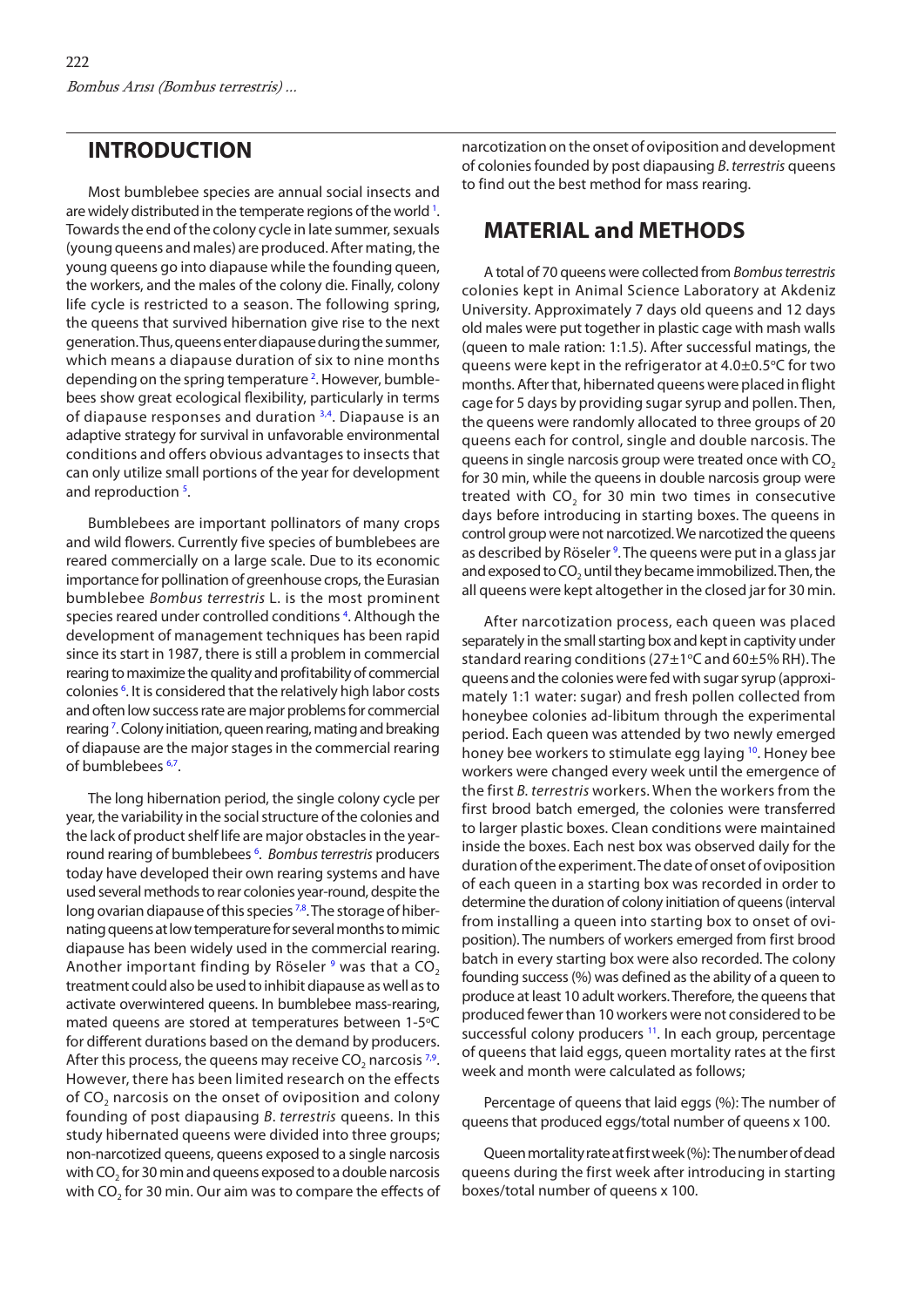Queen mortality rate at first month (%): The number of dead queens during the first month after introducing in starting boxes/total number of queens x 100.

#### *Statistical Analysis*

Proportional data were analyzed by the Chi-square test. Data on the duration of colony initiation and the number of workers in the first brood were analyzed by ANOVA and the mean values were compared by Duncan multiple comparison test (SPSS version 12.01).

### **RESULTS**

The means of the queen and colony development characteristics of control group and experimental groups are shown in *Table 1*. Our results revealed several similarities and differences between the non narcotized, single narcotized and double narcotized groups. The first important difference between groups is the interval from installing a queen into starting box to onset of oviposition (the duration of colony initiation). Single and double narcotized queens started to lay eggs 6.69 and 6.06 days, respectively, whereas nonnarcotized queens (11.22 days) started to lay eggs about 4.5 days and 5 days later than single and double narcotized queens, respectively (F=21.03, df=2, P=0.0001). The second important difference we found between groups is the percentage of queens that laid eggs (%). Similarly, 80% of single and double narcotized queens laid eggs, whereas only 45% of non narcotized queens laid eggs ( $\chi^2$ =7.548, df=2, P=0.023). Colony founding successes of single and double narcotized queens were higher (50%) compared with non narcotized queens (35%), but the difference was not significant  $(x^2=1.212, df=2, P=0.054)$ . The numbers of workers emerged from first brood batch did not vary significantly between groups. Queen mortality rates at the first week and at the first month were also similar between groups.

## **DISCUSSION**

In commercial rearing of bumblebees, rapid colony initiation and successful colony production are the major criteria to reduce production costs. Several methods have been described to rear colonies in captivity [12,13.](#page-3-0) Although *B. terrestris* queen can produce a colony without a period of cold storage (diapause) or  $CO<sub>2</sub>$  narcosis  $4,14$ , this method has not been used in mass rearing, because non-diapausing queens do not establish high quality colonies for pollination purpose. In commercial bumblebee rearing industry, it is vital to plan the production within tight limits to avoid both over and underproduction <sup>[6](#page-3-0)</sup>. A substantial prerequisite for year-round rearing is, therefore, to control diapause in captivity and to carry out an optimal diapause process suitable for the mass rearing of *B. terrestris.*

Under laboratory conditions, many researchers stored their queens at a temperature between 1-5°C to simulate hibernating conditions <sup>3,4,15,16</sup>. Previous studies also showed that queen survival during diapause (cold storage conditions) is strongly determined by the weight of the queen and the diapause duration  $3,15$ . Röseler  $9$  found another successful method that a  $CO<sub>2</sub>$  treatment could also be used to circumvent or break diapause. Tasei  $^8$  $^8$  reported that the timing of  $CO<sub>2</sub>$ narcosis after mating did not affect the delays of egg-laying within the range of 5-30 days. Yoon et al.<sup>17</sup> investigated the effect of CO<sub>2</sub> treatment on interrupting diapause, oviposition and colony development of *Bombus ignitus* and reported that CO<sub>2</sub> treatment showed a positive effect on the oviposition and colony development. They found that the days needed to first oviposition shortened to 17-18 days in  $CO<sub>2</sub>$  treated queens, comparing to 30 days in CO<sub>2</sub> untreated queens and  $CO<sub>2</sub>$  treatment at the second day after mating was appropriate to the oviposition and colony development. Yoon et al.<sup>18</sup> also found that  $CO<sub>2</sub>$ narcosis time favorable for colony development was 11 days of adult emergence in *B. terrestris*. Our results are not directly comparable with these results because queens were not narcotized with CO<sub>2</sub> after cold storage in these previous studies.

Röseler  $9$  also recommended that  $CO<sub>2</sub>$  narcosis induces egg formation in bumblebee queens not only prior to hibernation but also after hibernation. There are a few studies about cold storage in combination with  $CO<sub>2</sub>$  treatment  $9,12,15$ . Our finding that  $CO<sub>2</sub>$  narcosis of post diapausing queens was

| Table 1. The characteristics of non-narcotized, single narcotized and double narcotized queens and the colonies founded by these queens |                                        |                                           |                                           |
|-----------------------------------------------------------------------------------------------------------------------------------------|----------------------------------------|-------------------------------------------|-------------------------------------------|
| Tablo 1. Narkozlanmayan, bir kez narkozlanan ve iki kez narkozlanan ana arıların ve bu ana arıların kurdukları kolonilerin özellikleri  |                                        |                                           |                                           |
| <b>Queen and Colony Characteristics</b>                                                                                                 | <b>Non Narcotized</b><br><b>Queens</b> | <b>Single Narcotized</b><br><b>Queens</b> | <b>Double Narcotized</b><br><b>Queens</b> |
| Duration of colony initiation of queens (day; mean $\pm$ s.e.)                                                                          | $11.22 \pm 1.29$ <sup>A</sup> (n=9)    | $6.69 \pm 0.28$ <sup>B</sup> (n=16)       | $6.06 \pm 0.23$ <sup>B</sup> (n=16)       |
| Number of workers in first brood batch (mean $\pm$ s.e.)                                                                                | $9.29 \pm 1.35$ (n=7)                  | $10.10 \pm 1.49$ (n=10)                   | $10.20 \pm 1.08$ (n=10)                   |
| Percentage of queens that laid eggs (%)                                                                                                 | $45^{\circ}$ (n=20)                    | $80b$ (n=20)                              | $80b$ (n=20)                              |
| Colony founding success of queens (%)                                                                                                   | $35(n=20)$                             | $50(n=20)$                                | $50(n=20)$                                |
| Queen mortality rate at first week (%)                                                                                                  | $10(n=20)$                             | $10(n=20)$                                | $10(n=20)$                                |
| Queen mortality rate at first month (%)                                                                                                 | $20(n=20)$                             | $20(n=20)$                                | $20(n=20)$                                |
| Different letters denote significant differences between means within a row (A, B: P<0.01; a, b: P<0.05)                                |                                        |                                           |                                           |